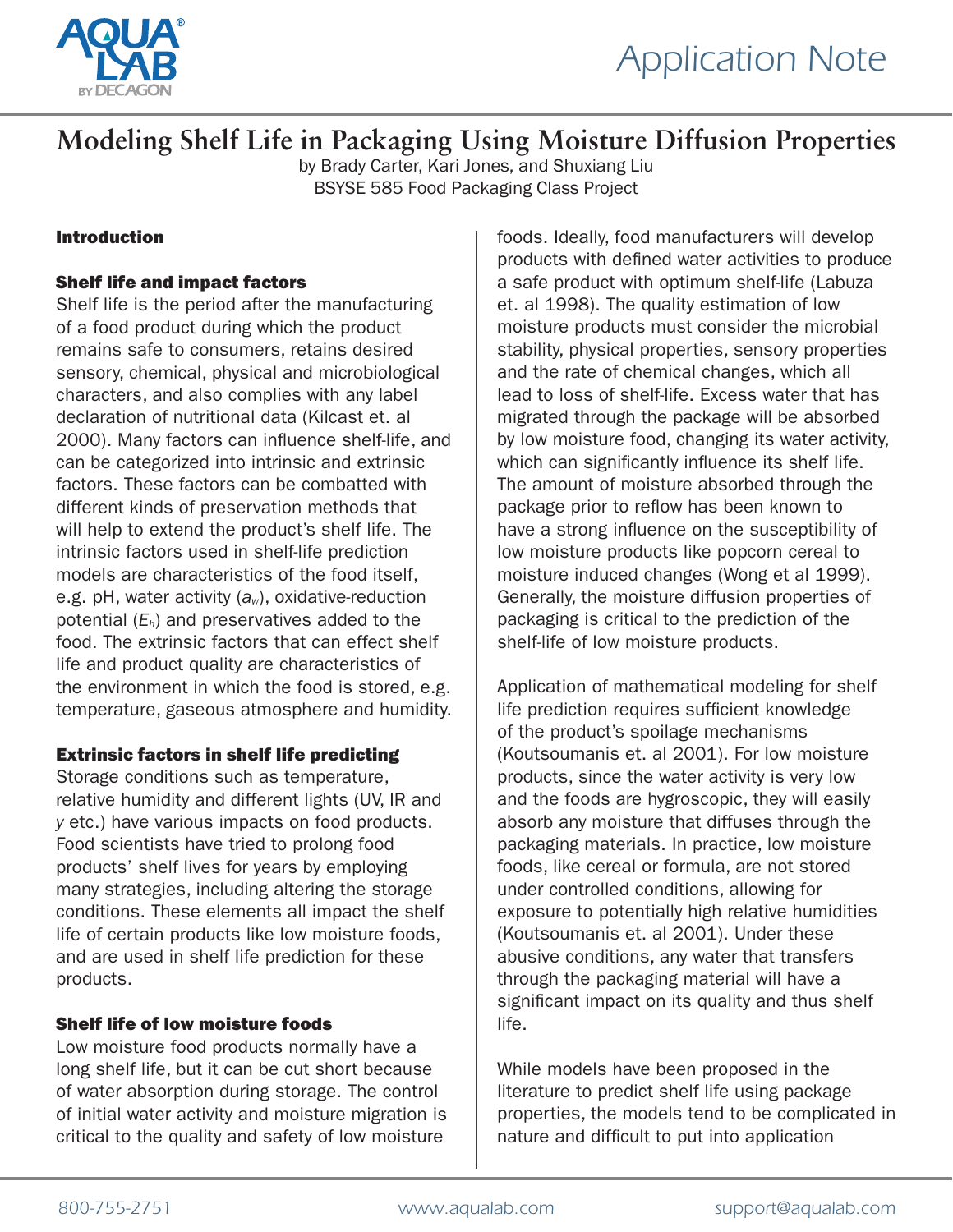

(Azanha and Faria, 2005, Nobile et al. 2003). The objective of this project was to develop an easy to use shelf life model based on first principles and Fickian diffusion. The model determines shelf life based on maintaining the water activity in the package below (or above) a specified critical water activity. To facilitate application, a user-friendly, straightforward excelbased program was designed to provide a tool that would facilitate changing input parameters and then observing the impact on shelf life. This model will be able to be used for any products and packaging just by simply adjusting the variables accordingly.

#### Materials and Methods

Three different brands of corn flakes and two different brands of baby formula were obtained from a local grocery store. The baby formula was packaged in small single-serve packets that are foil-lined while the corn flakes were packaged in plastic bags placed inside cardboard secondary packaging. Table 1 outlines the properties of the sample products and their packaging.

#### Moisture Properties

The as-is water activity of each of the samples was determined using an AquaLab 4TE Water Activity Instrument (Decagon Devices, Inc

Pullman, WA). Moisture sorption properties of each of the materials was determined at 25 °C using the Dynamic Dew Point Isotherm (DDI) method in the AquaLab Vapor Sorption Analyzer (Decagon Devices, Inc. Pullman, WA) with an starting water activity of 0.30 *aw*, a final water activity of 0.85 *aw*, and a flow rate of 80 ml/ min. The DDI curves for each sample were used to determine the critical water activity using a Savistky-Golay 2nd derivative as described in Yuan et al. (2011). The average critical water activity was used across sample for each product type. Linear regression of the moisture sorption isotherm curves of each sample, using only data generated at water activities less than the critical water activity, was used to determine isotherm slope for each sample. The average slope was used across samples within a product type. Water vapor transmission rates (WVTR) of the foil line baby formula packaging was assumed to be 0.001 *g/m2 s*. The WVTR value for the cereal packaging was determined at 25 °C using the PERMATRAN-W Model 33 (Mocon, Minneapolis, MN).

| <b>Product</b>                               | <b>Package Size</b>   | <b>Best by date</b> | <b>Shelf Life (days)</b> | <b>Water Activity</b> | <b>Critical Water</b><br><b>Activity</b> | <b>Surface Area of</b><br>Packaging (m2) |
|----------------------------------------------|-----------------------|---------------------|--------------------------|-----------------------|------------------------------------------|------------------------------------------|
| Kellog's Corn<br><b>Flakes</b>               | 18 oz.<br>(510.3 g)   | 10/3/14             | 323                      | 0.1898                | 0.6600                                   | 0.1600                                   |
| <b>Great Value Corn</b><br>Flakes            | 18 oz<br>(510.3 g)    | 10/19/14            | 339                      | 0.1504                | 0.6600                                   | 0.1600                                   |
| Post Grape nuts<br><b>Flakes</b>             | 18 oz<br>(510.3g)     | 7/9/15              | 240                      | 0.1998                | 0.6600                                   | 0.1600                                   |
| Similac Advance<br>singles infant<br>formula | $0.61$ oz<br>(17.3 g) | 8/1/2014            | 627                      | 0.1834                | 0.4300                                   | 0.0124                                   |
| Enfamil Premium<br>Infant Formula            | $0.62$ oz<br>(17.6 g) | 9/1/14              | 292                      | 0.1805                | 0.4300                                   | 0.0124                                   |

#### Table 1: Packaging Description and water activities of sample products purchased on 11/14/2013.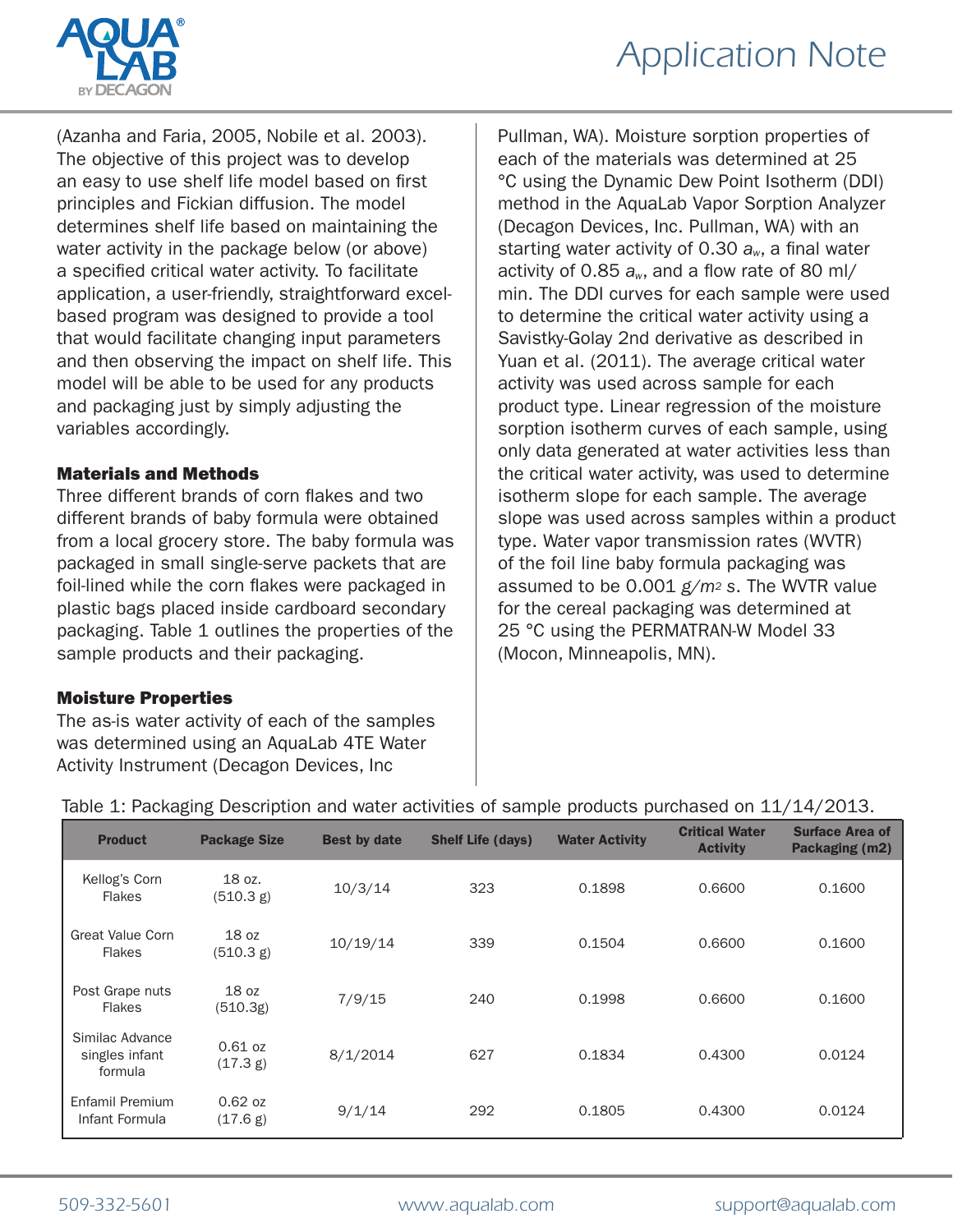

#### Shelf Life Prediction

Shelf life was predicted using a model derived from Fick's 1st law of diffusion which determines shelf life based on the change in water activity over time of a product in package as it approaches the critical water activity. The model uses the moisture diffusion properties of the product packaging and the storage conditions to calculate the change in water activity over a specific time period. From Fick's first law of diffusion, the evaporation rate (*E*), identified as the WVTR value of a package, can be determined using equation (1).

$$
WVTR = E = \frac{ke_s (a_{wout} - a_{win})}{x}
$$
 (1)

Where WVTR is water vapor transmission rate (*g/m2 s*), *k/x* is package permeance (*g/m2s kPa*), *awout* is the storage relative humidity, *awin* is the water activity of the product in the package, and es is saturated vapor pressure (*kPa*). The total evaporation or diffusion over time (*Q/dt*) is the product of evaporation and surface (*EA*) and is equal to the change in water mass over the change in time. By adding surface area (*A*) to equation (1), Fick's 1st law for evaporation, we get equation (2).

$$
Q/dt = EA = \frac{\Delta Mass_{water}}{\Delta time} = \frac{ke_s A(a_{wout} - a_{win})}{x}
$$
 (2)

Where *k/x* is package permeance (*g/m2s kPa*), awout is the storage relative humidity, *awin* is the water activity of the product in the package, es is saturated vapor pressure (*kPa*) and *A* is the package surface area (*m2*). The permeance value  $(k/x)$  in equations  $(1)$  and  $(2)$  actually

consists of several permeances in series. The inverse of permeance is resistance and since resistances are additive, the permeances in series can be combined using equation (3).

$$
\frac{k}{x_{total}} = \frac{1}{\frac{x}{k_{food} + \frac{x}{k_{package}} + \frac{x}{k_{boundary}}} = \frac{k}{x_{package}}
$$
(3)

The permeance of the packaging will be so much smaller, or the resistance to water vapor movement through the packaging will be so much greater than the other barriers shown in equation 3 that the permeance of the package can be assumed to be equivalent to the total permeance and will be used for all calculations in this model. Based on the calculation for the moisture content of a product, the change in mass of water of the product in the package can be related to the moisture content (*g/g* dry solids) and the dry mass of the sample (*Ms*) using equation (4).

$$
\Delta Mass_{\text{water}} = moisture (g/g dry solids)*M_s \quad (4)
$$

Combining equations (2) and (4) now provides an equation for the change in moisture content over time (5).

$$
\frac{\Delta moisture}{\Delta time} = \frac{ke_s A\left(a_{wf} - a_{wi}\right)}{M_s x}
$$
(5)

Where *k/x* is package permeance (*g/m2s kPa*), *awi* is the storage relative humidity, *awi* is the water activity of the product in the package, *es* is saturated vapor pressure (*kPa*), *A* is the package surface area  $(m_2)$ , and  $M_s$  is the dry mass of the sample (*g*).

A change in moisture content can be related to the water activity using the moisture sorption isotherm and equation (6).

$$
\Delta moisture = \alpha \Delta a_w \tag{6}
$$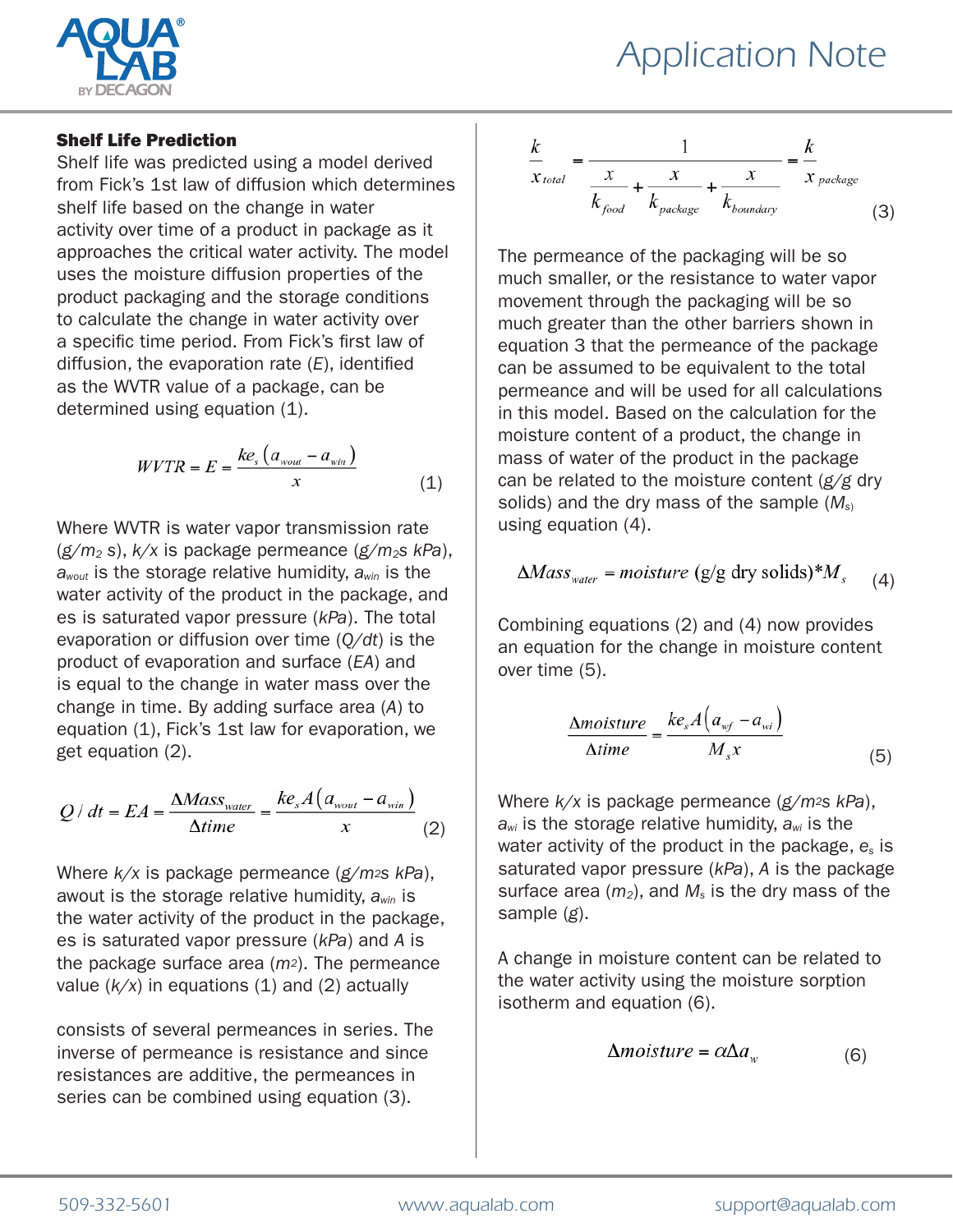

Where  $\alpha$  is the slope of the moisture sorption isotherm (*g/g* dry solids) and *aw* is the water activity. By combining equation 5 and equation 6, the model can now be tracked as a change in water activity as in equation (7).

$$
\frac{\Delta a_{w}}{\Delta time} = \frac{ke_{s}A(a_{wf} - a_{wi})}{\alpha M_{s}x}
$$
\n(7)

Where *k/x* is package permeance (*g/m2s kPa*), *awf* is the storage relative humidity, *aw*i is the water activity of the product in the package, *Δaw* is the change in water activity, *Δtime* is the change in time, *es* is saturated vapor pressure (*kPa*), *A* is the package surface area (*m2*), and *Ms* is the dry mass of the sample (g), and *Ms* is the slope of the moisture sorption isotherm (*g/g* dry solids). Rearrangement of equation (7) to bring the water activity terms together gives equation (8).

$$
\int_{a_{wi}}^{a_w} \frac{\Delta a_w}{\left(a_{wf} - a_{wi}\right)} = \int_0^t \frac{k e_s A}{\alpha M_s x} \Delta t
$$
\n(8)

which after integration gives equation (9).

$$
\ln \frac{\left(a_{wf} - a_{w}\right)}{\left(a_{wf} - a_{wi}\right)} = -\frac{ke_{s}A}{\alpha M_{s}x}t = -\frac{t}{\tau}
$$
\n(9)

\nwhere  $\tau = \frac{\alpha xM_{s}}{e_{s}Ak}$ 

Equation (9) can now be used to predict the change in water activity when stored under different ambient conditions over various time lengths with equation (10), and

$$
a_w = a_{wf} - (a_{wf} - a_{wi}) \exp(-t/\tau) \tag{10}
$$

the shelf life based on the water activity

reaching a critical water activity with equation  $(11),$ 

$$
t_{shelf} = -\tau \ln \left( \frac{a_{wf} - a_{wc}}{a_{wf} - a_{wi}} \right)
$$
\n(11)

where *awc* is the critical water activity. Finally equation (9) can be used to determine the package permeance needed to achieve a desired shelf life by determining the time constant using equation (12)

$$
\tau = \frac{t}{-\ln\left(\frac{a_{wf} - a_{wc}}{a_{wf} - a_{wi}}\right)}
$$
(12)

where time *t* will be the desired shelf life, and then solving for permeance by plugging the time constant into equation (13).

$$
\frac{k}{x} = \frac{\alpha M}{e_s A \tau} \tag{13}
$$

The permeance can be converted to WVTR using equation (14), assuming that ASTM D3079 (2000) is used to determine the WVTR using desiccant.

$$
WVTR = \frac{k(e_s a_{wf})}{x} = MassFluxDensity \tag{14}
$$

Where *k/x* is package permeance (*g/m2s kPa*) from equation  $(13)$ ,  $a_{wf}$  is the control relative humidity used to determine the WVTR, and es is saturated vapor pressure (*kPa*) at the temperature used to determine WVTR.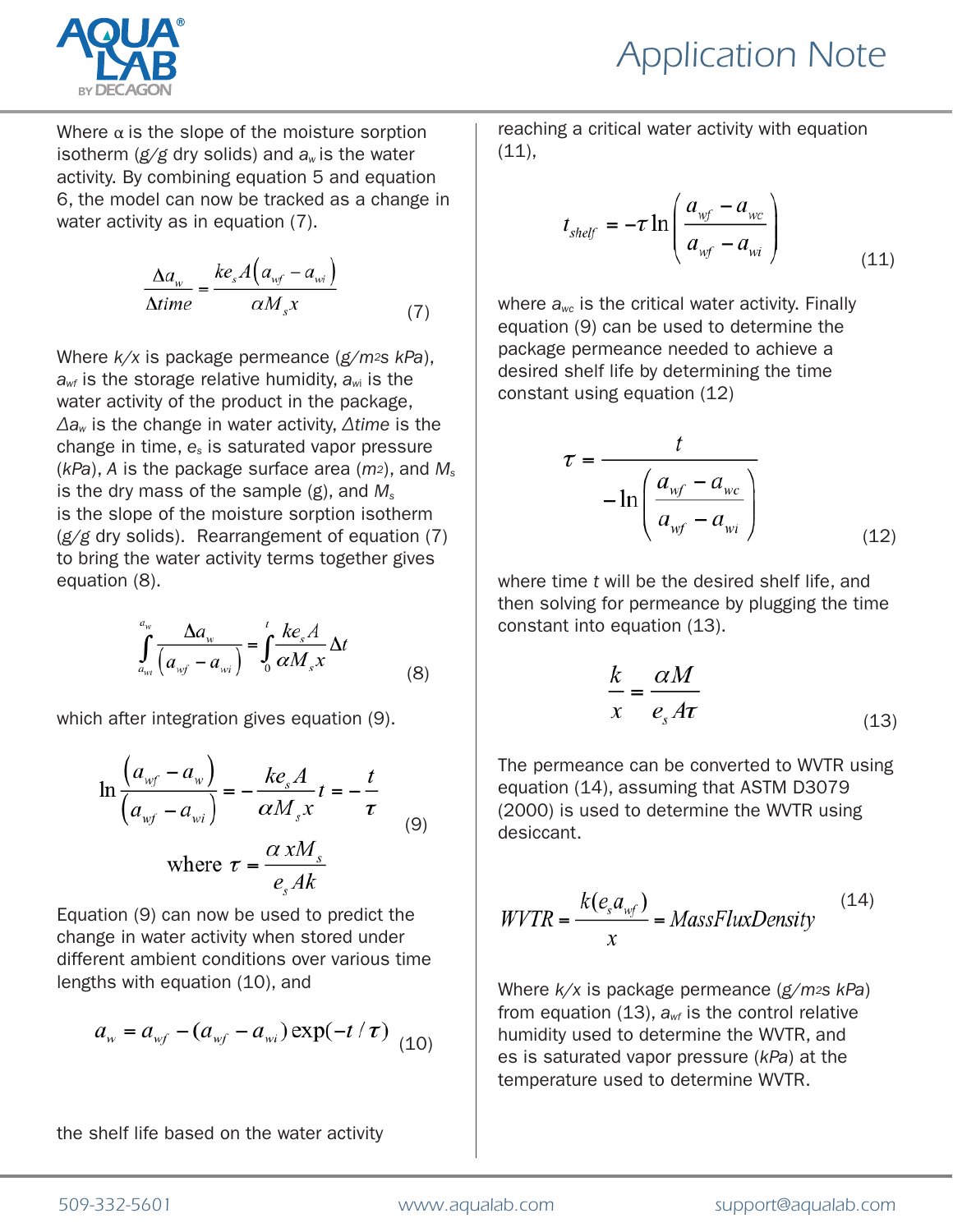

#### **Results**

The shelf lives and water activities of the obtained cereal and baby formula products are outlined in Table 1. Attempts to obtain the WVTR of the cereal packagings were performed using the PERMATRAN-W Model 33 (Mocon, Minneapolis, MN), however successful data was not achieved. Five separate trials each using 2 replicates of each film were conducted, and every one failed to obtain an accurate WVTR for the films. It was postulated that this failure could be attributed to the rigid 3-D structure held by the packaging. Since the actual WVTR of the packagings could not be obtained, true comparisons to the products' listed shelf life and the shelf life prediction from the model could not be made.

Additionally, an accurate comparison of shelf life would require use of the same critical water activity (*awc*) at which shelf life ends. The *awc*  values listed in table 1 are those associated with the glass transition of the product, after which point the quality and stability of the food deteriorates very quickly (Carter et. al 2012). In actuality, the *awc* set for these products are probably much more conservative, most likely indicating a noticeable change in texture or loss to do some other quality loss factor. In this model, any *awc* desired by the user can be used to determine shelf life. The *awc* can be adjusted to indicate whatever quality

parameter is most important to the low moisture food of interest. The user can choose to end shelf life at either slight or extreme changes in texture, consistency, clumping of powders, staling, potential for microbial growth, or other factors that are associated with a certain *aw* in the product. If the  $a_w$  accompanying the (un) desirable change in the product is not already known, some experimentation will be needed to determine this value.

In some products, other reactions such as oxidation of lipids and nutrients might be

equally or more important in the deterioration that ends shelf life. These reactions are usually not accompanied by a huge change in aw; however, studies have shown that the oxidative stability of low moisture cereals is affected by relative humidity (Risbo 2006), therefore an *awc* could be designated for the point at which the rate of oxidative reactions begin to increase significantly. If other chemical reactions are vitally important to shelf life, more complex modeling in the software will be needed to take those parameters into account. Generally speaking, the more complexity a food product has, the more experimentation and mathematical modeling will be needed to obtain an accurate shelf life model. Nonetheless, when moisture migration is a key factor in product quality and shelf life, this model can be used to successfully determine the shelf life of a product under a given set of conditions, demonstrate how changes in environment or packaging will affect the shelf life, and show what WVTR is needed by a packaging to obtain a shelf life of a desired length (see attached excel sheet for examples of implementation of the model).

#### **Discussion**

Determining the useful shelf life of a product is an important part of product development and quality assurance. There are several different types of chemical reactions and environmental conditions that can degrade food quality. The types of reactions and stimuli that will have the biggest negative impact on a food product is dictated by the composition of that food. For most low moisture foods, moisture migration from the environment, through the packaging, and into the food during storage presents one of the biggest threats to the quality of the food. For most low moisture foods, moisture migration from the environment, through the packaging, and into the food during storage presents one of the biggest threats to the quality of the food. Many of the factors influencing shelf life, including moisture migration, can be controlled by packaging, therefore package selection is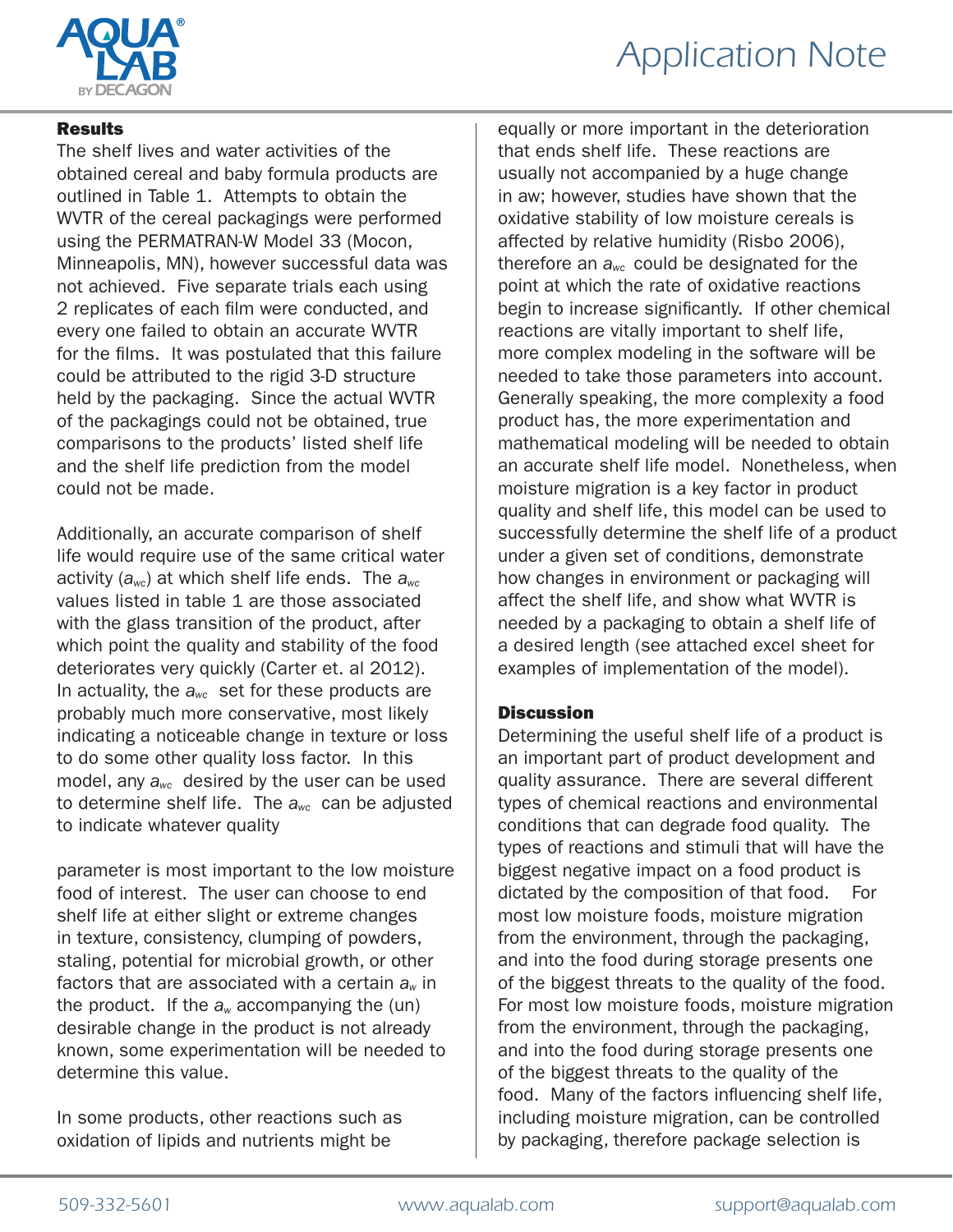

a crucial part of maintaining the stability and quality of a food. In this study, a user friendly shelf life prediction model was created using first principles and Fickian diffusion. This model can be used to successfully determine the shelf life of a product under a given set of conditions, demonstrate how changes in environment or packaging will affect the shelf life, and show what WVTR is needed by a packaging to obtain a shelf life of a desired length.

Shelf life is a subjective concept. An expiration or best by date on a product may indicate that the product is no longer safe for consumption, has experience degradation in the level of nutrients listed on the package, or has suffered a decrease in quality in one form or another. When shelf life is based on a parameter of quality, the manufacturer may choose to end "usable" shelf life at whatever quality marker they see fit. They can be very conservative in their designation of shelf life, giving the product a shorter shelf life to ensure the highest quality, or more liberal, allowing more of a possible quality decline to provide a longer shelf life. This flexibility and subjectiveness of

shelf life can be observed in the baby formulas listed in Table 1. Although the two brands

were purchased on the same day, have similar compositions, water activities, and presumably identical packaging, their shelf lives differ by 11 months. While slight variances in formulation might give one brand a higher level of intrinsic preservation, it is also possible that the two brands use different quality parameters for shelf life determination, or one brand uses a more conservative measure than the other.

#### Conclusion

While there is much subjectivity regarding shelf life decisions, the manufacturer of a product should make educated choices in determining the proper shelf life after much experimentation and predictive modeling. The model created in

this study is a useful tool to aid developers in determining the shelf life and optimal packaging for their low moisture products. Once a critical water activity has been decided, the model will give accurate predictions on the number of days it will take until the product reaches that value in a given environment. The model can also show users how certain environmental conditions will alter the shelf life, and what WVTR values are needed by their packaging to attain a desired shelf life. While this particular model does not account for all factors influencing shelf life, when moisture migration is a key concern to the quality of a product, this model will serve as a valuable, easy to use prediction aid to manufacturers of low moisture foods.

#### References

- Azanha, A. B., and J. A. F. Faria (2005). Use of mathematical models for estimating the shelf-life of cornflakes in flexible packaging. *Packaging Technology and Science* (18:171-178)*.*
- Carter, B.P and S.J. Schmidt (2012). Developments in glass transition determination in foods using moisture sorption isotherms. *Food Chemistry* (132:1693-1698).
- Del Nobile, M. A., G. G. Buonocore, S. Limbo, and P. Fava (2003). Shelf Life Prediction of Cereal-based Dry Foods Packed in Moisture-sensitive Films. *Journal of Food Science* (68: 1292-1300).
- Jens, R. (2003). The dynamics of moisture migration in packaged multi-component food systems I: shelf life predictions for a cereal–raisin system. *Journal of food engineering* (58(3):239-246).
- Kilcast, D. and Subramaniam, P. (2000). The Stability and shelf-life of food. *CRC Press*.